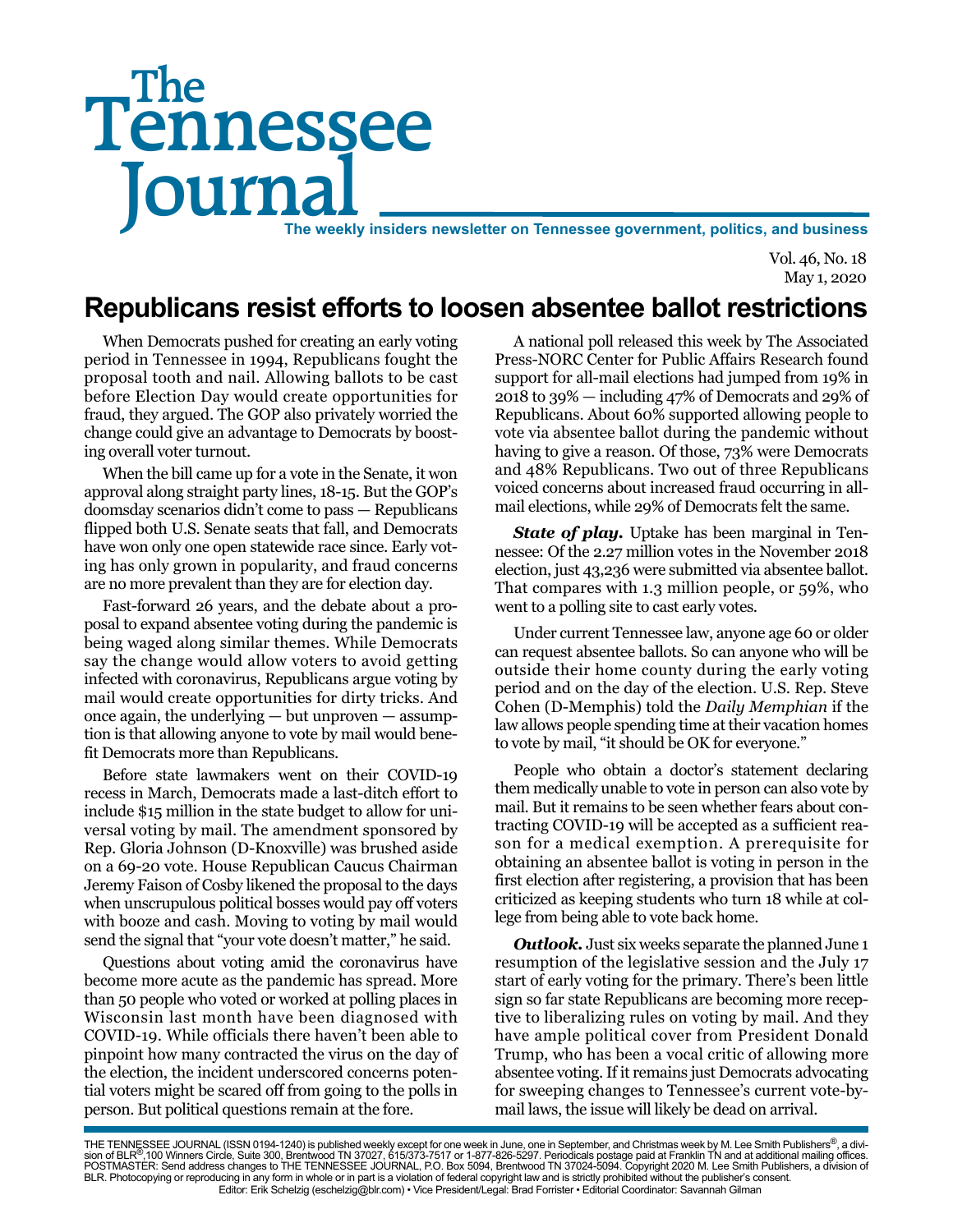#### *Tennessee hedge?*

### **AG says governor, counties hold authority over COVID-19 response**

When Gov. Bill Lee issued his mandatory stay-athome order for nonessential business on March 30, he was careful to include language stating nothing in it "repeals, preempts, or otherwise limits" the authority of local governments to take further steps. Now that the governor is unwinding many of those restrictions, the state is clamping down on cities and counties going their own way — other than in Shelby and Davidson counties, where coronavirus cases have been most prevalent.

Technically speaking, the governor's "Tennessee Pledge" orders apply to 89 of the state's 95 counties that don't have their own county health departments. But in practice, four of the six exempted counties (Knox, Hamilton, Sullivan, and Madison) have followed the statewide guidance. And for cities like Knoxville and Chattanooga that may have wanted to pursue their own policies, a rare legal opinion from state Attorney General Herbert Slatery declared their policies are preempted by the decisions of their county governments and all are trumped by the governor's emergency powers, if he chooses to exercise them.

Nashville Mayor John Cooper announced Thursday it will take until at least the end of next week before the state's largest city can follow the state in reopening restaurants and stores on a limited basis because "public health metrics are not stable enough" to do so.

Shelby County officials announced their "Back to Business" plan for reopening will begin on Monday. The move had been expected to start earlier, but was put off by a week because of a spike in coronavirus cases. That delay had caused tensions between Memphis and suburban cities, where mayors argued an increase in infections largely among inmates shouldn't prevent economic activity from restarting.

Lee has been able to wash his hands of the debates within Nashville and Shelby County about whether and when to reopen their economies, leaving it to mayors there to take the heat from unhappy business owners and consumers who want to move more quickly. Meanwhile, Lee can gather plaudits from people living in other areas for reopening restaurants, stores, and gyms.

*Elective surgery.* Lee announced "appropriate" elective medical procedures such as joint replacements and colonoscopies could resume on Friday, a welcome development among hospitals, which claimed a loss of \$1 billion in revenues during the shutdown.

Elective procedures had been banned in the name of preserving protective equipment and other medical resources for the treatment of people infected with COVID-19. The same rationale was put forward as the basis for banning most abortions. The 6th Circuit U.S. Court of Appeals over the weekend upheld a lower court's ruling throwing out the abortion restrictions.

**Secret haircut.** Lee on Tuesday issued an executive order declaring "close-contact personal services" like barbershops and hair salons would remain shuttered until May 29. But the following morning, the governor told lawmakers in a conference call he had decided to lift the ban starting on May 6 after receiving a flood of phone calls from upset business owners.

The announcement, Lee said, would be made in his daily press conference on Thursday. That didn't keep legislators from rushing to put the news out on social media, raising questions about why the governor didn't just make the public announcement in the first place.

*Approval.* A poll conducted by Harvard, Northeastern, and Rutgers universities found 64% of Tennesseans approve of Lee's handling of the coronavirus response, while 14% disapprove. The online survey of 513 Tennesseans has a margin of error of  $\pm 4$  percentage points.

#### *To Hull and back*

### **Cordell Hull to resume operations, but public will need appointments**

Staffers are scheduled to return to work at the legislative office complex on Monday, six weeks after the Cordell Hull Building was first locked down in response to the coronavirus pandemic. The end of the work-fromhome requirement is aimed at getting legislators' offices back up to speed in advance of the return into session. Social distancing and masks will be required, and visitors will be allowed into the building only if they have an appointment with a lawmaker.

There are still significant differences in expectations about what the resumed session will look like. Senate leadership has made it clear its preference is to focus only on downward adjustments to the budget required by the economic impact of the coronavirus. But a vocal faction in the House wants to instead throw open the doors to the legislation left hanging when lawmakers left town in March.

Under the more limited approach, a small number of committees would meet the last week of May before gaveling into session June 1 for as little as a week. Under the situation-normal approach, the session could last as long as three weeks — or even butt up against the end of the budget year on June 30.

*No precedent.* Disease, civil unrest, and conflict have given rise to efforts to limit access to the Tennessee Capitol over the years, but there are no examples of the statehouse or legislative office complex being shuttered for such an extended period since the Civil War. (Our thanks to legislative historian Eddie Weeks for the deep dive into the record for this retrospective.)

While Tennessee cities declared quarantines during the yellow fever epidemics centered on Memphis in the 1870s, Nashville and the state Capitol operations were not affected. The Spanish flu inflicted a heavy toll on Nashville in 1918, but state government did not appear to have been interrupted. That's not to say health concerns haven't been on lawmakers' minds.

There have been regular complaints about illness around the Capitol complex since long before mold was cited as a major a reason to move out of the under-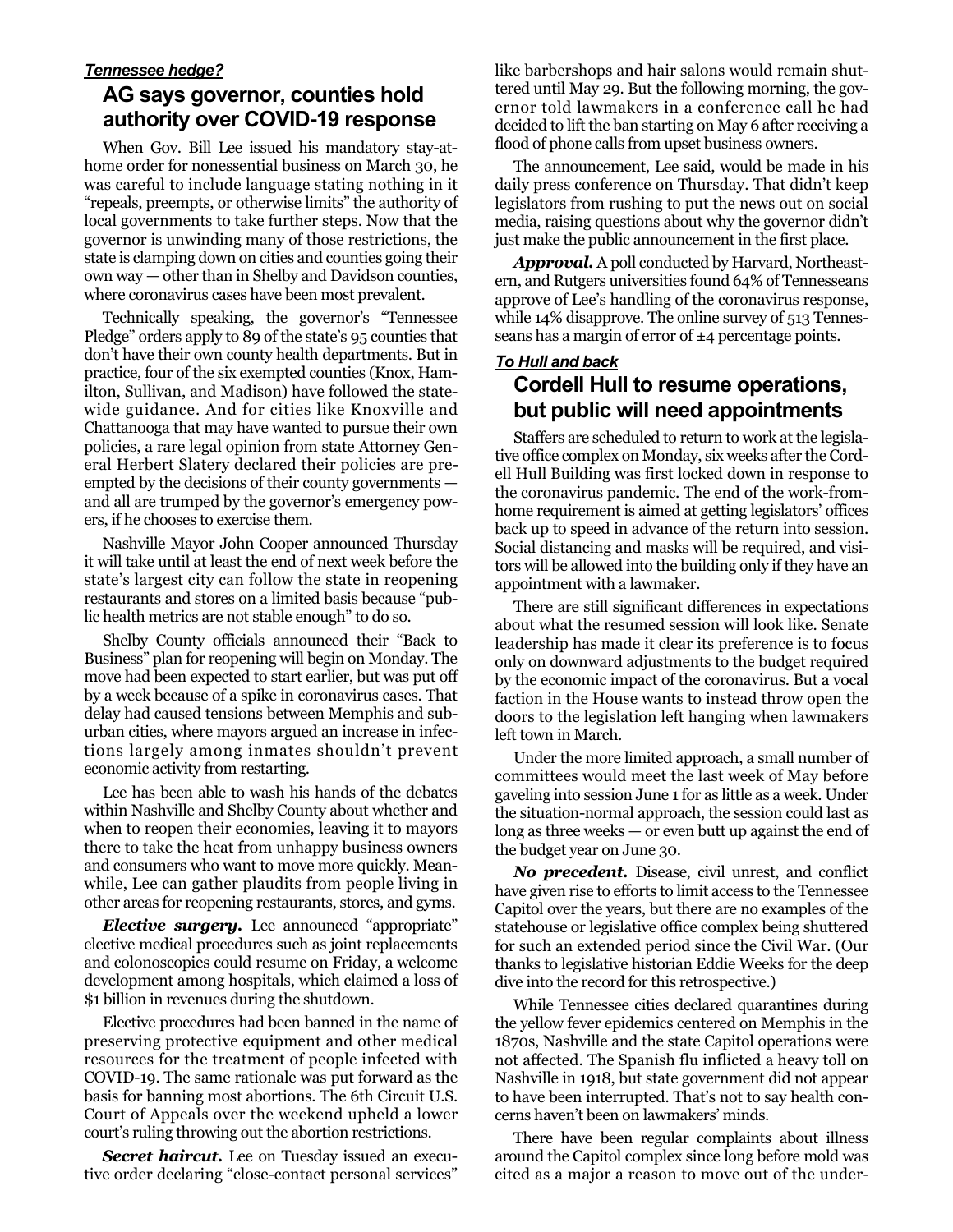## Tennessee News Digest

● Nearly 44,000 people filed for unemployment assistance last week, bringing total new jobless claims to more than 400,000 since the coronavirus pandemic began. The Washington-based Tax Foundation estimated Tennessee's unemployment trust fund could cover 12 more weeks' worth of benefits on April 25.

● Volkswagen has rescinded plans to restart production at its Chattanooga assembly plant on May 3. The German

automaker said it will evaluate the status of its suppliers, market conditions, and the coronavirus outbreak before determining a new target date.

● University of Tennessee President Randy Boyd is recommending no tuition increase for the system's campuses in Knoxville, Chattanooga, and Martin.

● Middle Tennessee State University announced plans to resume on-campus instruction for the fall semester.

ground Legislative Plaza and into the Cordell Hull in 2018. A House resolution adopted in 1897 said bad ventilation in the chamber was "the cause of much discomfort and sickness to the members and officers" and called for improving airflow. A June 1873 article in the *Knoxville Daily Chronicle* noted Comptroller John C. Burch was the only state official working at the Capitol amid a cholera outbreak.

The Capitol grounds have been shuttered for various reasons over the decades, but usually not around the clock. During World War I, the Tennessee statehouse was placed under guard at night. The National Guard was stationed around the building following the assassination of Martin Luther King Jr. in 1968. Public access was limited after the 9-11 terrorist attacks in 2001. And a nighttime curfew was imposed in response to Occupy Nashville protesters in 2011.

#### *Do as we legislate, not as we say*

#### **Voucher backers don't want intent of law determined by legislative debate**

Metro Nashville Legal Director Bob Cooper, a former state attorney general, this week cited several comments by lawmakers during the debate over the school voucher bill to support his argument that the bill was illegally whittled down to only even apply to two counties. He said comments by the likes of GOP Reps. Jason Zachary of Knoxville and Patsy Hazlewood of Signal Mountain showed they would only vote for the bill if their home counties were left out —which they ultimately were.

Cooper said the final version essentially rendered the bill a private act by whittling it down to just two counties — Davidson and Shelby — in violation of home rule provisions that require local referendums to approve them.

Stephanie Bergmeyer of the state attorney general's office said Chancellor Anne Martin shouldn't give any weight to lawmaker quotes pulled from the hours of legislative debate over the bill, arguing the language of the statute should be enough to signal its intent. That position was echoed by Sen. Brian Kelsey (R-Germantown), appearing on behalf of a law firm supporting the legislation he has long advocated for (despite a short-lived disavowal during his 2018 re-election bid).

At the end of the eight-hour hearing, Martin indicated she would rule on rival motions for summary judgment and dismissal by the end of next week.

#### *From the campaign trail* **Sethi ad attacks loan as evidence rival Hagerty is part of 'ruling class'**

● Dura Automotive System filed notice with the state that it will shutter operations in Lawrenceburg and eliminate 254 jobs if it can't refinance or sell its business by Friday. The facility makes win-

● David Freeman, a chairman of the Tennessee Valley Authority's board of directors in the 1980s, was named senior energy adviser to the Knoxville-based Southern Alliance for Clean Energy.

dows, door seals, and roof rails.

U.S. Senate candidate Manny Sethi is ratcheting up his attacks on rival Republican Bill Hagerty through a new digital ad suggesting he received special treatment in procuring a \$2.5 million line of credit while small businesses struggled to obtain coronavirus relief loans.

While Hagerty's loan has nothing to do with the federal Paycheck Protection Program, you wouldn't know it from the ad produced by consultant Fred Davis. Monochrome images of sad-looking people are interspersed with animations of Hagerty cavorting in front of an open vault, drinking champagne in a tuxedo, and being showered with cash in front of the U.S. Capitol.

The ad cites *Tennessee Journal* reporting that Hagerty once served on the board of the bank that granted the line of credit, suggesting he is part of a "ruling class" that allowed him to "prance right up to the front of the line" to get funding for his campaign. Left unsaid, of course, is that Sethi has tapped his own wealth to the tune of \$1.9 million to bankroll his bid for office.

*Executive blowback.* Longtime state Rep. John DeBerry (D-Memphis) has garnered considerable sympathy among Republicans after the Democratic executive committee booted him from the primary ballot because of his habit of voting with the GOP on issues like abortion and school vouchers. Now some are egging DeBerry on to file a bill to curb the party executive committees' power to oust candidates from the ballot.

The party executive committees are made up of two elected representatives (one male and one female) from all 33 state Senate districts. The membership is often more ideologically rigid than members of the General Assembly. For example, the GOP panel has officially called for requiring party registration to vote in primaries, a notion soundly rejected in the House last year. And the recent ouster of DeBerry was vocally opposed by Democratic caucus leaders in the House and Senate.

With one foot out the door, DeBerry would have little to lose by launching an attack on the executive committee system. Republicans could justify votes in favor by pointing to what they have decried as the injustice of the sponsor's ouster. Factions of both parties would like to see their parties more focused on fundraising and campaign support than ideological purity tests.